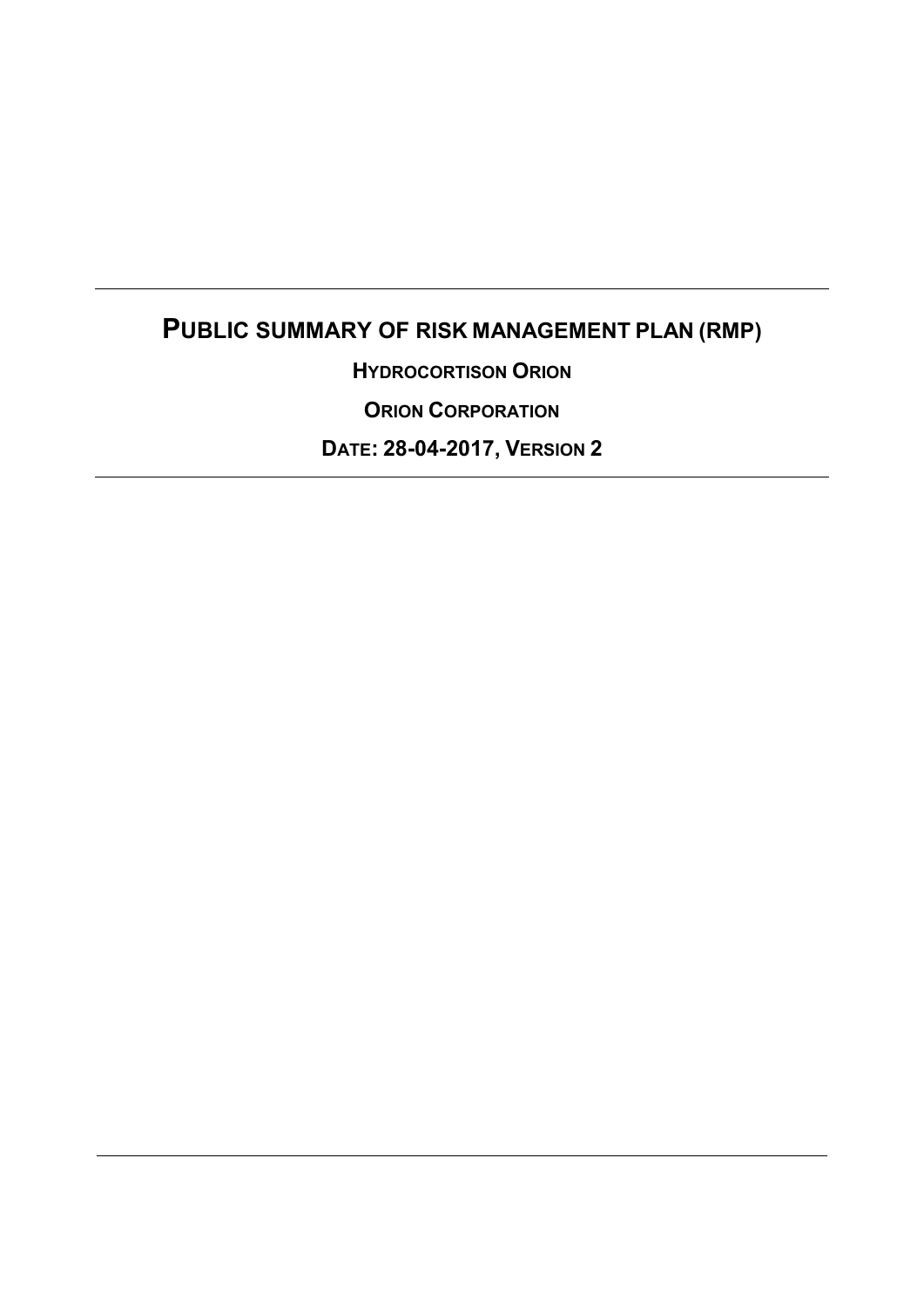# **VI.2 Elements for a Public Summary**

Hydrocortisone (i.e. cortisol) is a natural hormone that belongs to a class of medicines called corticosteroids. Corticosteroids mimic the effects of hormones body produces naturally in adrenal glands that are located on top of each kidney. These hormones are essential for life. When prescribed in doses that exceed body's usual levels, corticosteroids suppress inflammation. This can reduce the signs and symptoms of inflammatory conditions. Corticosteroids also suppress immune system, which can e.g. help control conditions in which immune system mistakenly attacks its own tissues.

Hydrocortison Orion tablets are used in:

- children and adolescents to replace hydrocortisone because part of the adrenal gland is not working properly (congenital adrenal hyperplasia, adrenal insufficiency)

- emergency treatment of severe asthma, drug hypersensitivity reactions, serum sickness

(hypersensitivity reaction to proteins), localized swelling of the skin and/or mucous membranes

(angioedema), and life-threatening allergic reactions (anaphylaxis)

### *VI.2.1 Overview of disease epidemiology*

#### Congenital adrenal hyperplasia

Congenital adrenal hyperplasia (CAH) is an inherited disorder of the adrenal glands. The condition is often diagnosed at birth. People with congenital adrenal hyperplasia lack an enzyme that adrenal gland needs to make the hormones (cortisol, aldosterone). The most common enzymatic defect is cytochrome P450 21-hydroxylase (CYP21) deficiency accounting for approximately 95% of cases. The person with CAH will either not produce adrenal hormones or will produce them in the wrong amounts (e.g. too little cortisol, too much androgens). There is no cure, but CAH can be managed with hormonal treatment e.g. hydrocortisone. Congenital adrenal hyperplasia can affect both boys and girls. About 1 in 10,000 to 18,000 children are born with congenital adrenal hyperplasia.

#### Adrenal insufficiency

Adrenal insufficiency is a hormonal-disorder that occurs when the adrenal glands do not produce enough of certain hormones. Adrenal insufficiency can be primary or secondary.

Primary adrenal insufficiency, also called Addison's disease, occurs when the adrenal glands are damaged and cannot produce enough of the hormone cortisol and often the hormone aldosterone. Addison's disease affects one to four of every 100,000 people, in all age groups and both sexes. Addison's disease can be life-threatening.

Secondary adrenal insufficiency occurs when the pituitary gland-a bean-sized organ in the brain-fails to produce enough adrenocorticotropin (ACTH), a hormone that stimulates the adrenal glands to produce cortisol. If ACTH output is too low, cortisol production drops. Eventually, the adrenal glands can shrink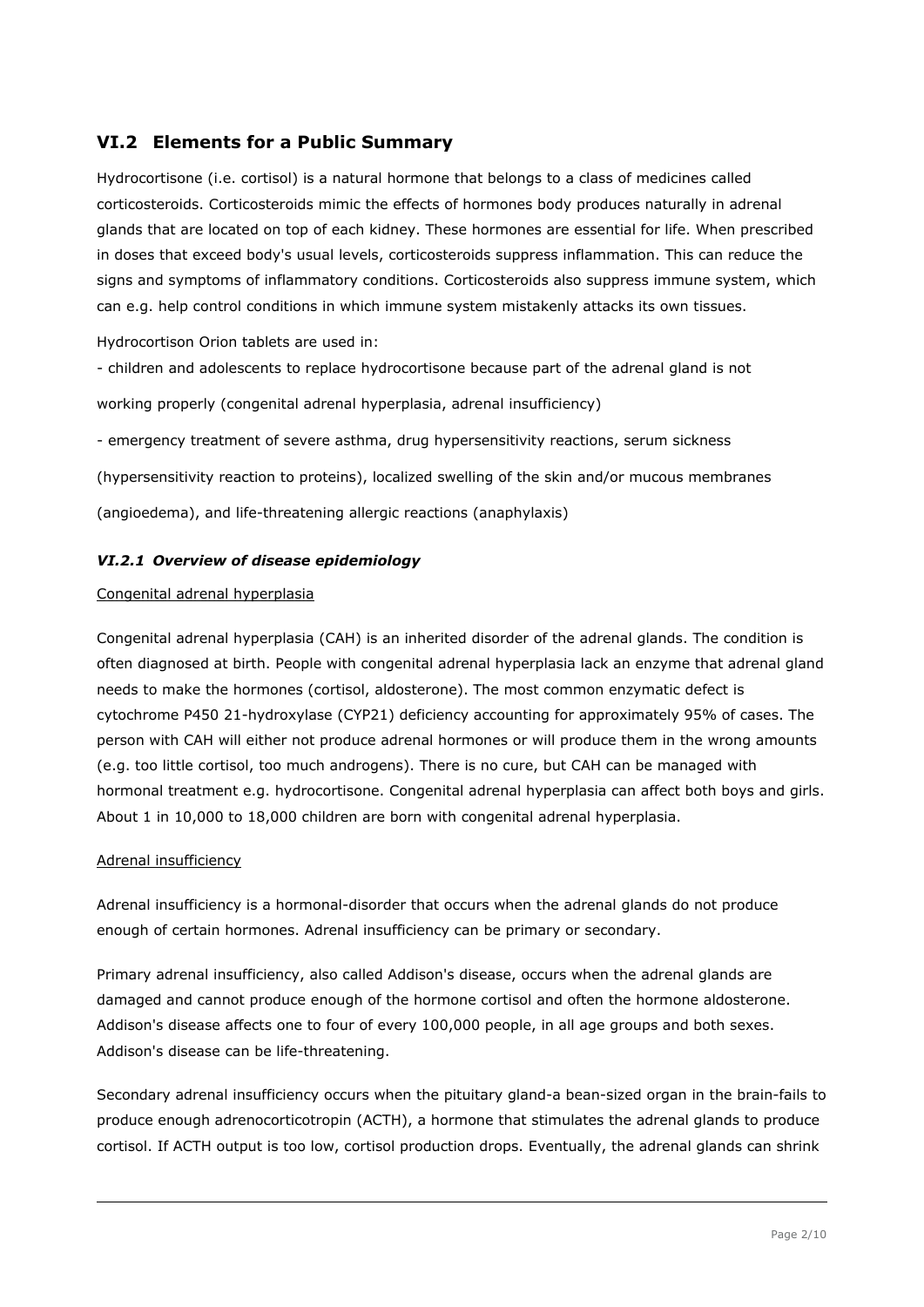due to lack of ACTH stimulation. Secondary adrenal insufficiency is much more common than Addison's disease.

#### Allergic/hypersensitivity reactions, asthma

Allergies occur when immune system reacts to a foreign substance such as pollen, bee venom or pet dander. Those are called allergens. In allergy immune system makes antibodies that identify a particular allergen as something harmful. When an allergic person comes into contact with the certain allergen, the immune system's reaction can inflame skin, sinuses, airways or digestive system. The severity of allergies varies from person to person and can range from minor irritation to anaphylaxis a potentially life-threatening emergency.

Angioneurotic edema (angioedema) is caused by triggers that stimulate mast cells to release histamine and other chemicals into bloodstream causing swelling that affects deeper layers in skin, often around eyes and lips. Allergic reactions are common trigger of acute angioedema. However, sometimes it's not possible to pinpoint the cause of angioedema, especially when condition becomes chronic or recur. Serious angioedema can be life-threatening if swelling causes throat or tongue to block the airway. Hereditary angioedema is a rare inherited (genetic) condition that can cause sudden, severe and rapid swelling of face, arms, legs, hands, feet, genitalia, digestive tract and airway.

Serum sickness describes a delayed immune system response e.g. to certain kinds of medications. Serum sickness is similar to an allergy, in that the body mistakenly identifies a protein from the antiserum or medication as harmful and activates the immune system to fight against it. The most common cause of serum sickness is the antibiotic agent penicillin. Serum sickness will usually develop within 7 - 10 days after initial exposure, but sometimes it can take as long as 3 weeks. Symptoms include fever, general ill feeling, hives, itching, joint pain, rash and swollen lymph nodes.

Asthma is a condition in which airways narrow and swell and produce extra mucus. This can make breathing difficult and trigger coughing, wheezing and shortness of breath. Development of asthma is probably due to a combination of environmental and genetic (inherited) factors. Exposure to various substances that trigger allergies (allergens) and irritants can trigger signs and symptoms of asthma.

### *VI.2.2 Summary of treatment benefits*

Hydrocortisone is well established drug for the treatment of acute and chronic CAH. The efficacy of hydrocortisone has been demonstrated by clinical practice rather than clinical studies meeting today's standards for a randomised controlled trial. Before the introduction of glucocorticoids most patients with the most severe type of CAH died within the neonatal period or the first months of life.

The role of hydrocortisone in treatment of especially chronic adrenal insufficiency has been firmly established by long-term clinical experience. Treatment of adrenal insufficiency involves substituting the hormones that the adrenal glands are not producing. Cortisol is replaced with a synthetic glucocorticoid such as hydrocortisone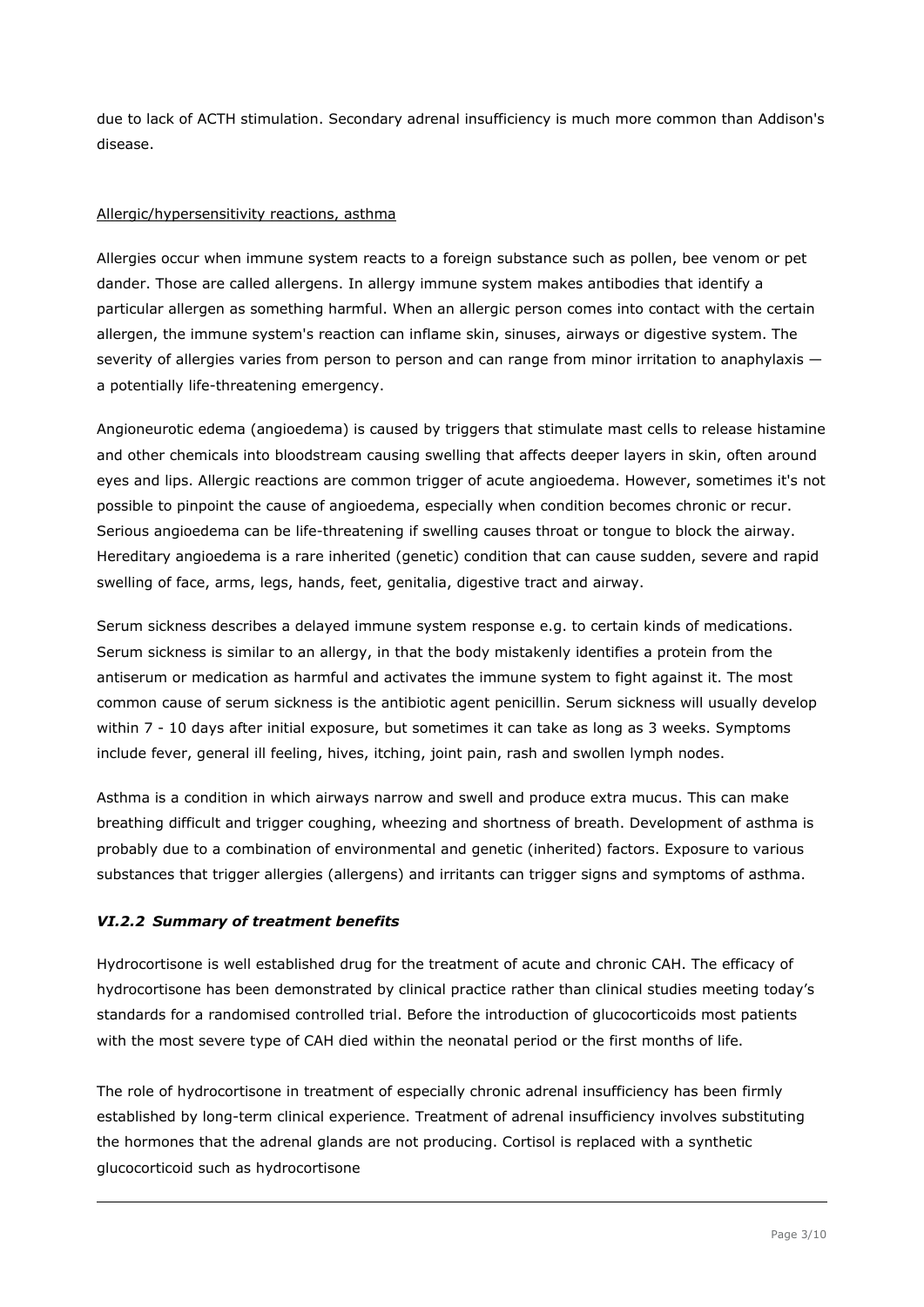Corticosteroids, such as hydrocortisone, are also frequently used drugs that mediate immunosuppressive and anti-inflammatory effects. They relieve the inflammation, pain and discomfort of many different diseases and conditions. They lessen swelling, redness, itching, and allergic reactions. Therefore they are often used as part of the treatment for a number of different diseases, such as severe allergies or asthma. High doses of corticosteroids are usually required in patients with severe diseases involving major organs. In intensive or emergency therapy, parenteral (given e.g. intravenously or injected in muscle) administration may be required.

## *VI.2.3 Unknowns relating to treatment benefits*

Not applicable.

### *VI.2.4 Summary of safety concerns*

| <b>Risk</b>                 | What is known                     | Preventability                                                                                                                                                                                                          |
|-----------------------------|-----------------------------------|-------------------------------------------------------------------------------------------------------------------------------------------------------------------------------------------------------------------------|
| Increased likelihood to get | People who receive                | Any current infections and                                                                                                                                                                                              |
| infections and masking of   | corticosteroids, such as          | medical history of infections                                                                                                                                                                                           |
| symptoms of infection       | hydrocortisone, for a long period | should be taken into account                                                                                                                                                                                            |
|                             | of time are prone to infections   | before therapy is initiated.                                                                                                                                                                                            |
|                             | as their immune system can        |                                                                                                                                                                                                                         |
|                             | become weak. This is the case     | Hydrocortisone should not be                                                                                                                                                                                            |
|                             | especially if high doses are      | given to patients who have                                                                                                                                                                                              |
|                             | administered.                     | microbial infection in their body                                                                                                                                                                                       |
|                             |                                   | system without appropriate                                                                                                                                                                                              |
|                             | Infections may become more        | antimicrobial drug therapy.                                                                                                                                                                                             |
|                             | severe than they usually would    |                                                                                                                                                                                                                         |
|                             | be and the symptoms that          | Live vaccines should not be                                                                                                                                                                                             |
|                             | would usually be used to identify | given during high-dose                                                                                                                                                                                                  |
|                             | such infections can be hidden.    | hydrocortisone therapy.                                                                                                                                                                                                 |
|                             |                                   | Special attention should be paid<br>for signs and symptoms of<br>infection during hydrocortisone<br>therapy and doctor should be<br>contacted if symptoms appear.                                                       |
|                             |                                   | Close contact with people who<br>have acute infections should be<br>avoided.                                                                                                                                            |
|                             |                                   | Special caution is necessary in<br>unvaccinated patients and in<br>patients without a definite<br>history of chickenpox/measles<br>who receive immunosuppressive<br>doses of corticosteroids. If they<br>are exposed to |

#### **Important identified risks**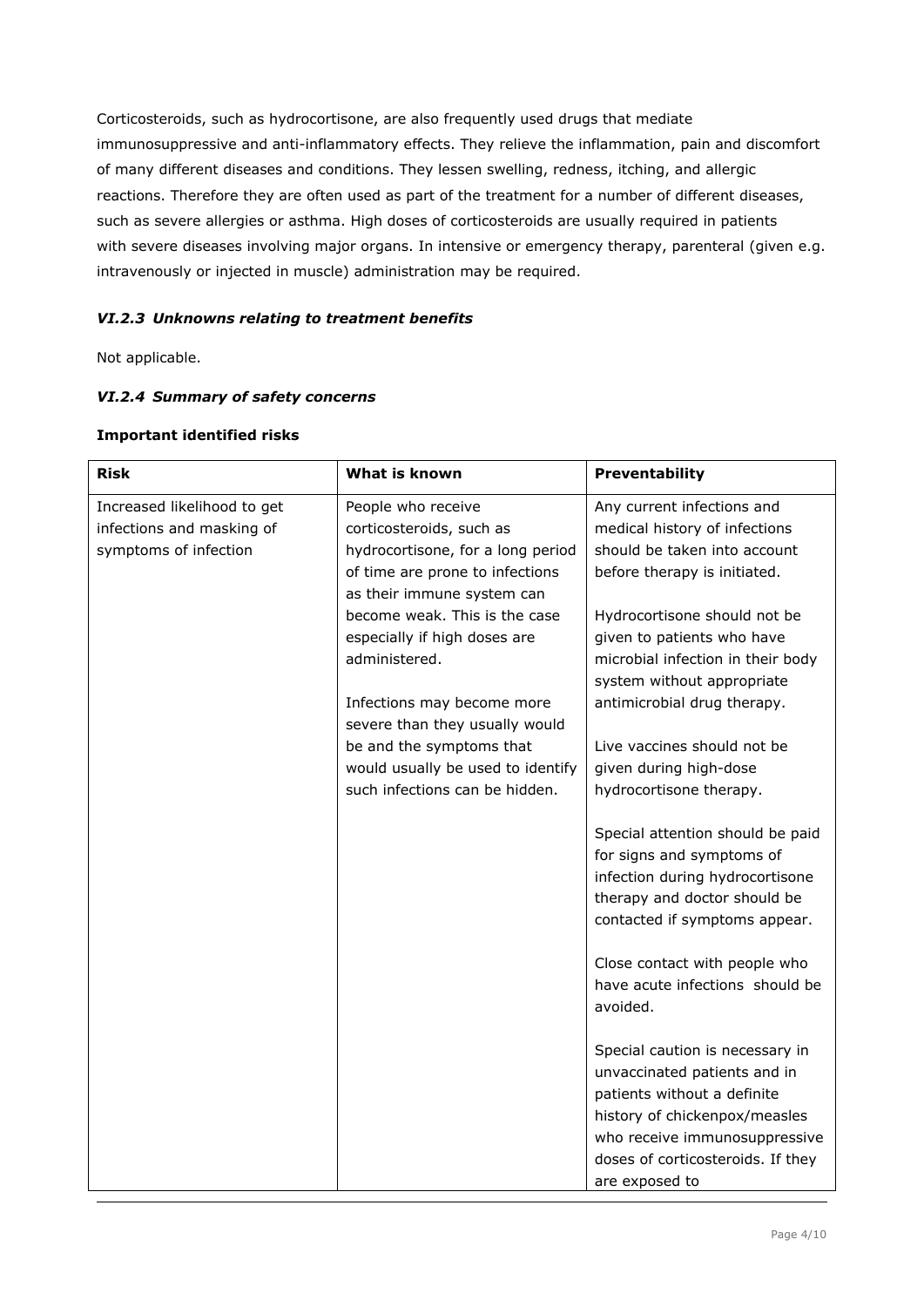| <b>Risk</b>                                            | What is known                                                                                                                                                                                                                                                                                                                                                                                                                                                                                                                                                                                                                                        | Preventability                                                                                                                                                                                                                                                                                              |
|--------------------------------------------------------|------------------------------------------------------------------------------------------------------------------------------------------------------------------------------------------------------------------------------------------------------------------------------------------------------------------------------------------------------------------------------------------------------------------------------------------------------------------------------------------------------------------------------------------------------------------------------------------------------------------------------------------------------|-------------------------------------------------------------------------------------------------------------------------------------------------------------------------------------------------------------------------------------------------------------------------------------------------------------|
|                                                        |                                                                                                                                                                                                                                                                                                                                                                                                                                                                                                                                                                                                                                                      | chickenpox/measles they should                                                                                                                                                                                                                                                                              |
| Symptoms of too little or too<br>much cortisol in body | Long-term use of corticosteroids<br>may cause suppression of body's<br>own corticosteroid production.                                                                                                                                                                                                                                                                                                                                                                                                                                                                                                                                                | seek urgent medical attention.<br>Dose should be adjusted<br>individually using the smallest<br>effective dose.                                                                                                                                                                                             |
|                                                        | Too much corticosteroids in<br>body, especially for long-time,<br>can cause symptoms of Cushing<br>syndrome $-$ a fatty hump<br>between shoulders, a rounded<br>face, and pink or purple stretch<br>marks on skin. Cushing<br>syndrome can also result in high<br>blood pressure, bone loss and,<br>on occasion, diabetes.<br>The severity and duration of<br>these conditions (too little or too<br>much cortisol in body) vary by<br>the patient and depend on the<br>dose, dosing interval, time of<br>day of administration, and<br>length of therapy.<br>If the dose of hydrocortisone is<br>reduced too rapidly serious<br>problems may occur. | Long-term corticosteroid therapy<br>should not be stopped abruptly.<br>The dose should be decreased<br>gradually. If the patient's own<br>corticosteroid production is<br>suppressed, she/he should<br>receive additional corticosteroids<br>in case of stressful situations,<br>such as illness or injury. |
| Eye disorders                                          | The occurrence of secondary<br>fungal and viral eye infections<br>may increase in patients                                                                                                                                                                                                                                                                                                                                                                                                                                                                                                                                                           | Special caution should be<br>administered when treating<br>patients with ocular infections.                                                                                                                                                                                                                 |
|                                                        | receiving corticosteroids and<br>there is a risk of corneal<br>perforation, in patients with<br>ocular herpes simplex infection.                                                                                                                                                                                                                                                                                                                                                                                                                                                                                                                     | Medical history of increased eye<br>pressure, cataract or glaucoma<br>should be taken into account<br>and discussed with doctor.                                                                                                                                                                            |
|                                                        | Long term corticosteroid use<br>may cause cataract, bulging of<br>the eyes, or increased eye<br>pressure, which may lead to<br>glaucoma and a potential<br>subsequent injury to the optic<br>nerve.                                                                                                                                                                                                                                                                                                                                                                                                                                                  | Doctor needs to be contacted, if<br>patient experiences blurred<br>vision or other visual<br>disturbances.                                                                                                                                                                                                  |
|                                                        | Blurred vision or other visual<br>disturbances may appear during<br>treatment. Those can be                                                                                                                                                                                                                                                                                                                                                                                                                                                                                                                                                          |                                                                                                                                                                                                                                                                                                             |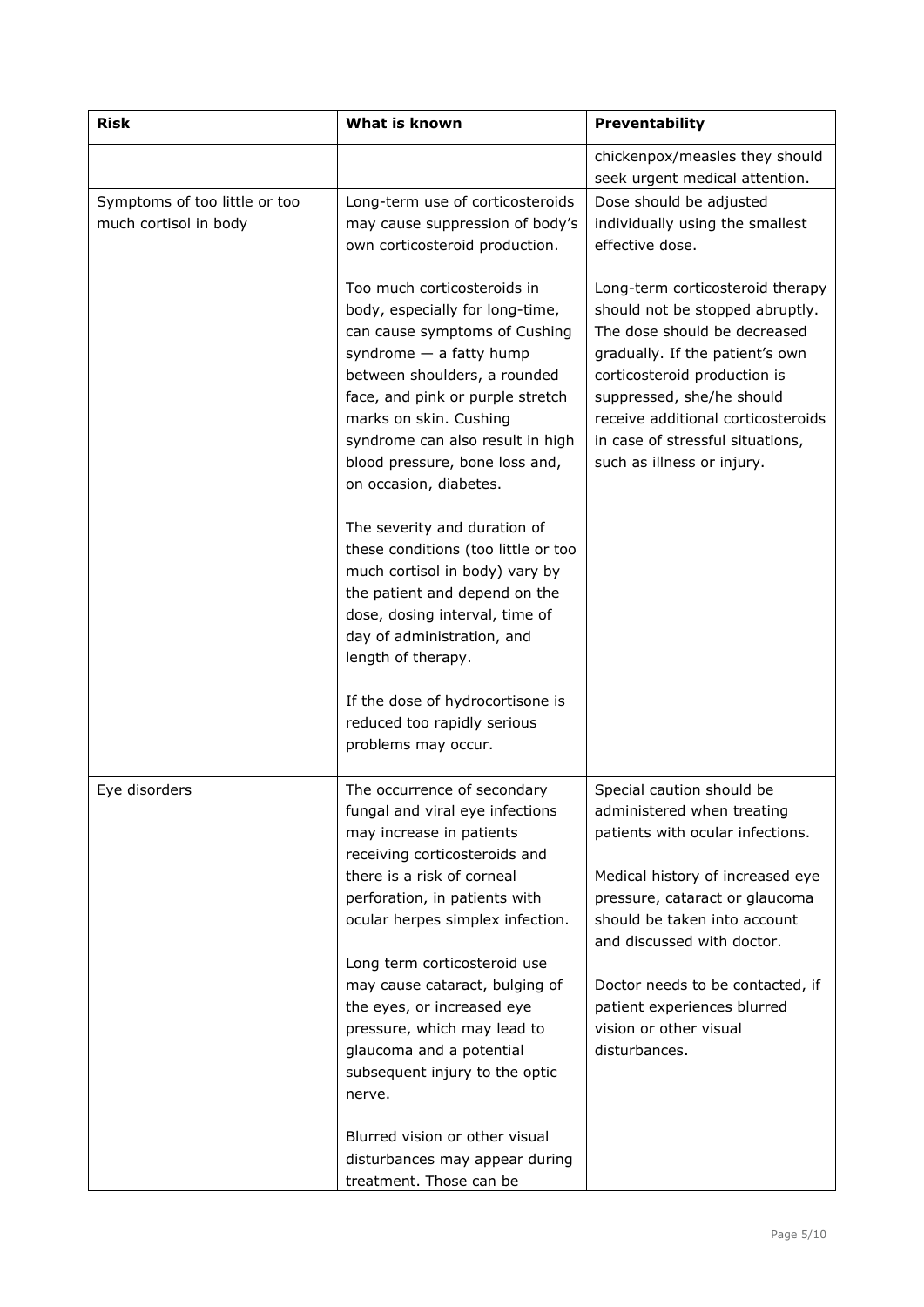| <b>Risk</b>                                                     | What is known                                                                                                                                                                                                                                                                                                                                                                                                                                                                                                                                                                                                                                 | Preventability                                                                                                                                                                                                                                                                                                                                                                                                                                                                                                                                                                         |
|-----------------------------------------------------------------|-----------------------------------------------------------------------------------------------------------------------------------------------------------------------------------------------------------------------------------------------------------------------------------------------------------------------------------------------------------------------------------------------------------------------------------------------------------------------------------------------------------------------------------------------------------------------------------------------------------------------------------------------|----------------------------------------------------------------------------------------------------------------------------------------------------------------------------------------------------------------------------------------------------------------------------------------------------------------------------------------------------------------------------------------------------------------------------------------------------------------------------------------------------------------------------------------------------------------------------------------|
|                                                                 | sympotoms cataract, glaucoma<br>or rare diseases such as central<br>serous chorioretinopathy (CSCR)<br>which have been reported after<br>use of systemic and topical<br>corticosteroids.                                                                                                                                                                                                                                                                                                                                                                                                                                                      |                                                                                                                                                                                                                                                                                                                                                                                                                                                                                                                                                                                        |
| Bones become weak and brittle<br>(osteoporosis)                 | Osteoporosis is a common, yet<br>rarely recognized, adverse effect<br>of prolonged high-dose<br>corticosteroid treatment.                                                                                                                                                                                                                                                                                                                                                                                                                                                                                                                     | Medical history of osteoporosis<br>should be taken into account<br>and discussed with doctor.<br>Vitamin D and calcium<br>supplements, healthy diet,<br>weight-bearing exercise and<br>certain medications may help to<br>prevent bone loss or strengthen<br>already weak bones.                                                                                                                                                                                                                                                                                                       |
| Development or worsening of<br>diabetes                         | Corticosteroids, including<br>hydrocortisone, may increase<br>blood glucose concentration,<br>exacerbate diabetes and<br>predispose patients receiving<br>long-term corticosteroid<br>treatment to diabetes.                                                                                                                                                                                                                                                                                                                                                                                                                                  | Medical history of diabetes,<br>glucose intolerance or increased<br>blood sugar should be taken into<br>account and discussed with<br>doctor.<br>The dose of insulin or other<br>antidiabetic drugs may need to<br>be adjusted.                                                                                                                                                                                                                                                                                                                                                        |
| Psychiatric adverse reactions<br>(depression, mania, psychosis) | Psychiatric disorders, such as<br>euphoria, insomnia, mood<br>alterations, personality changes,<br>deep depression, or definite<br>psychotic symptoms, may occur<br>in connection with the use of<br>corticosteroids. During the<br>corticosteroid medication, the<br>condition may become<br>exacerbated in emotionally<br>unstable patients or those with a<br>psychotic tendency.<br>Potentially serious psychiatric<br>adverse effects may occur<br>during therapy. Typically,<br>symptoms appear after a couple<br>of days or weeks from starting<br>the treatment.<br>Psychiatric effects have been<br>reported on cessation of the use | Medical history of mental<br>problems should be taken into<br>account and discussed with<br>doctor.<br>Most psychiatric reactions<br>recover after either dose<br>reduction or treatment<br>withdrawal, although specific<br>treatment may be needed.<br>Patients and/or their carers<br>should contact doctor, if<br>psychiatric symptoms develop,<br>especially if depressed mood or<br>suicidal thoughts are suspected.<br>Patients and/or their carers<br>should be aware of the potential<br>psychiatric effects which may<br>occur at reduction of the<br>corticosteroid dose or |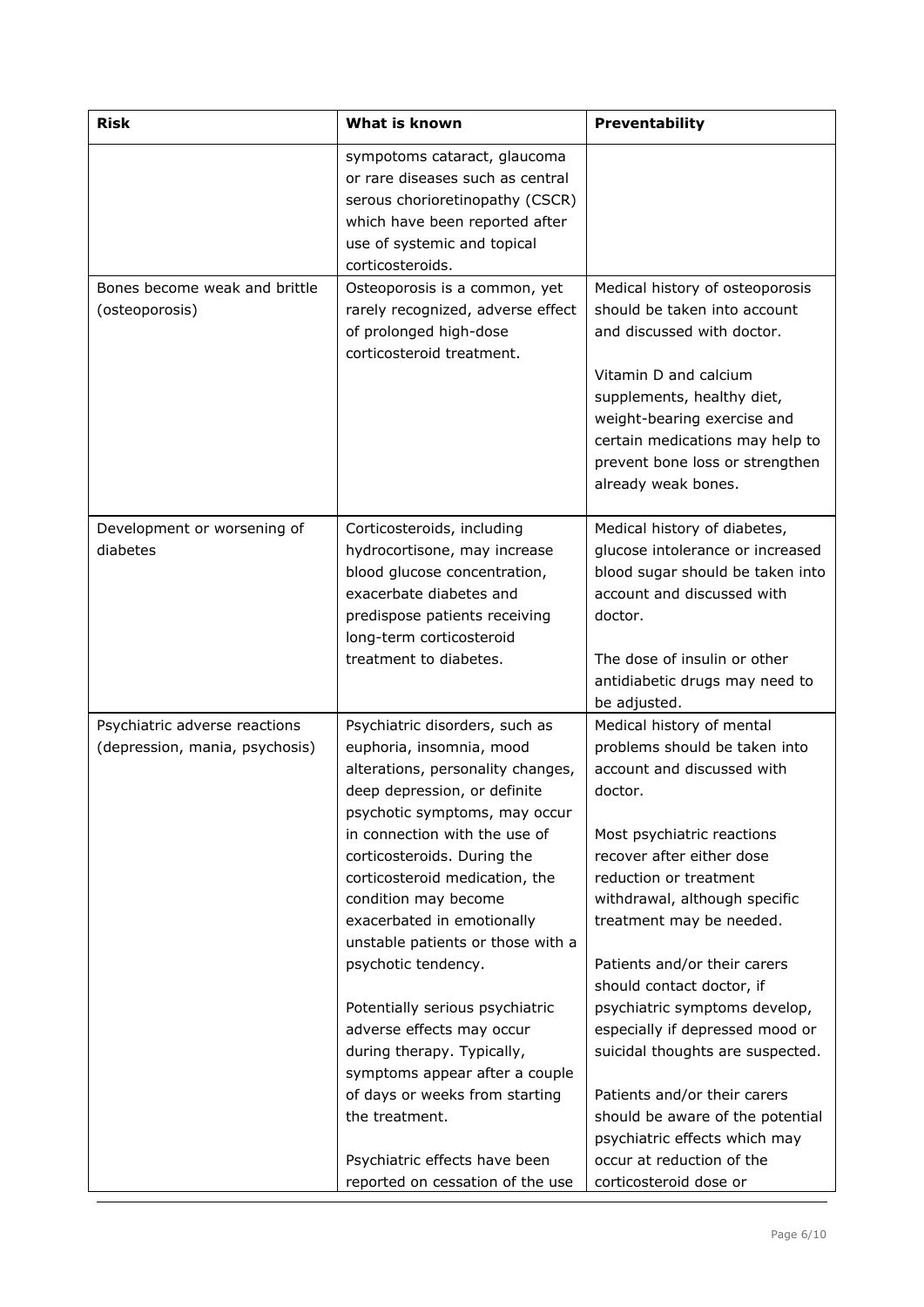| <b>Risk</b>                                             | What is known                                                                                                                                                                                                                                                                                                                                                                                                                                                                                                                                                                                                                      | Preventability                                                                                                                                                                                                                                                                                                                                    |  |
|---------------------------------------------------------|------------------------------------------------------------------------------------------------------------------------------------------------------------------------------------------------------------------------------------------------------------------------------------------------------------------------------------------------------------------------------------------------------------------------------------------------------------------------------------------------------------------------------------------------------------------------------------------------------------------------------------|---------------------------------------------------------------------------------------------------------------------------------------------------------------------------------------------------------------------------------------------------------------------------------------------------------------------------------------------------|--|
|                                                         | of corticosteroids. The frequency<br>of such effects is unknown.                                                                                                                                                                                                                                                                                                                                                                                                                                                                                                                                                                   | immediately after cessation of<br>their use.                                                                                                                                                                                                                                                                                                      |  |
| Withdrawal syndrome                                     | Withdrawal syndrome can occur<br>if long-term hydrocortisone<br>therapy is stopped abruptly.<br>Withdrawal syndrome may<br>include symptoms such as:<br>fever; headaches; nausea;<br>vomiting; lethargy; loss of<br>appetite; weight loss; eye or<br>eyesight problems; rhinitis;<br>muscle pain or tenderness; joint<br>pain; skin problems such as<br>painful, itchy skin or peeling of<br>the skin.                                                                                                                                                                                                                             | Dose should be reduced<br>gradually after long-term<br>therapy.                                                                                                                                                                                                                                                                                   |  |
| Interactions with anti-<br>inflammatory pain medicines  | Concomitant use of<br>corticosteroids with anti-<br>inflammatory pain medicines<br>may increase the risk of<br>bleedings and ulcers in stomach<br>and bowel.                                                                                                                                                                                                                                                                                                                                                                                                                                                                       | Anti-inflammatory pain<br>medicines should be<br>administered with special<br>caution.                                                                                                                                                                                                                                                            |  |
| Peptic ulcers and bleeding from<br>stomach or intestine | Peptic ulcers are sores that<br>develop on the inside lining of<br>esophagus, stomach and the<br>upper portion of small intestine.<br>The most common symptom of<br>a peptic ulcer is abdominal pain.<br>Bleeding can occur as slow blood<br>loss that leads to anemia or as<br>severe blood loss that may<br>require acute hospitalization.<br>There is no consensus on<br>whether peptic ulcers developing<br>during the treatment are caused<br>by corticosteroids. However<br>corticosteroid therapy may mask<br>the symptoms of peptic ulcers,<br>allowing perforation or bleeding<br>to develop without any notable<br>pain. | Medical history of<br>diseases/conditions affecting<br>alimentary canal and<br>concomitant medications should<br>be taken into account and<br>discussed with doctor.<br>Doctor should be contacted<br>immediately in case of<br>symptoms of stomach pain and<br>bleeding from the anus, black or<br>bloodstained stools and/or<br>vomiting blood. |  |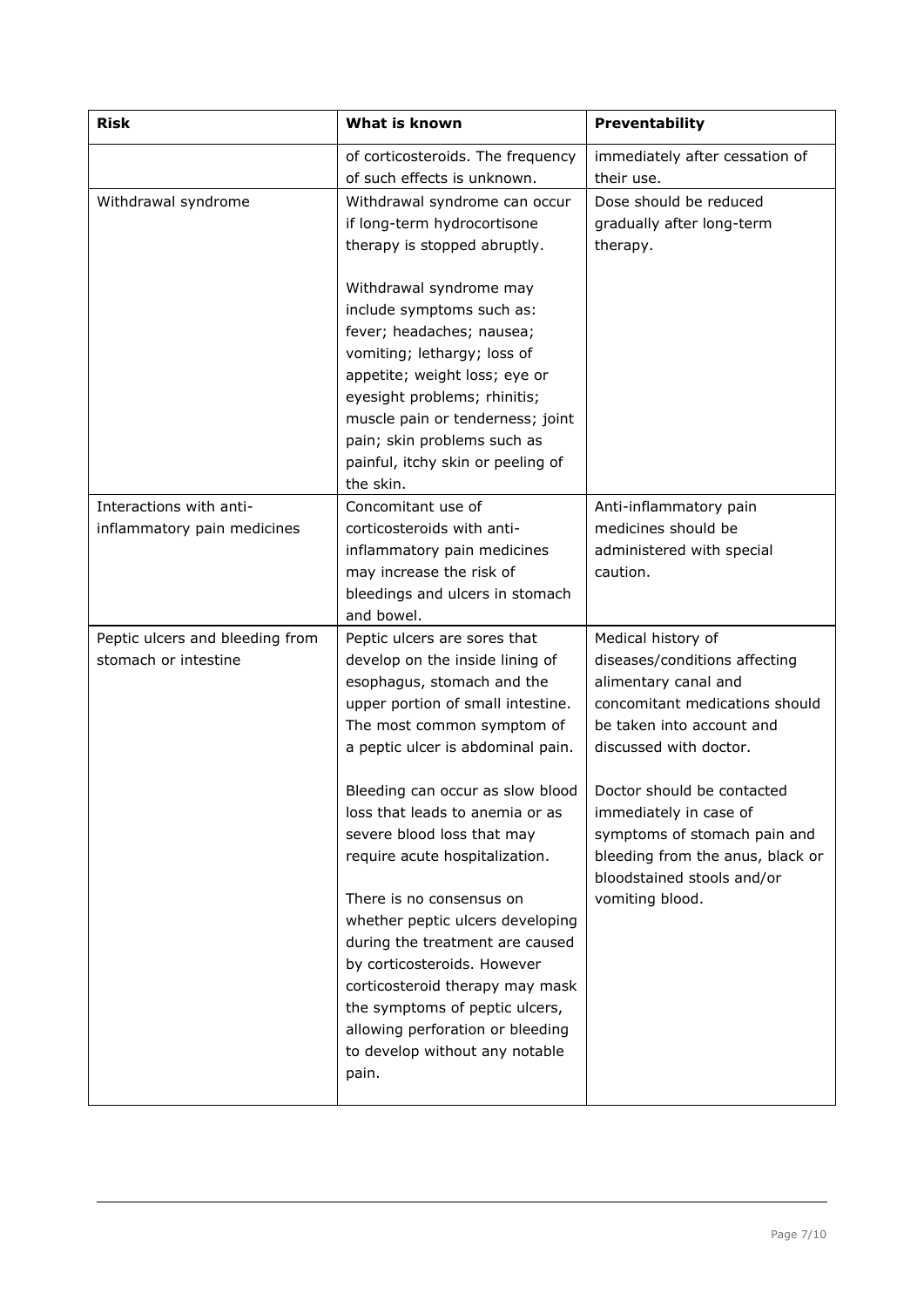## **Important potential risks**

| <b>Risk</b>                                                                    | What is known (Including reason why it is considered a<br>potential risk)                                                                                                                                                                                                                                                                                                                                     |
|--------------------------------------------------------------------------------|---------------------------------------------------------------------------------------------------------------------------------------------------------------------------------------------------------------------------------------------------------------------------------------------------------------------------------------------------------------------------------------------------------------|
| Administration in elderly patients                                             | Treatment of elderly patients, particularly if long term, should be<br>planned bearing in mind the more<br>serious consequences of the common side effects of corticosteroids<br>in old age, especially osteoporosis,<br>diabetes, hypertension, susceptibility to infection and thinning of<br>the skin.                                                                                                     |
| Administration in children                                                     | Pharmacological corticosteroid therapy may cause growth<br>retardation in infancy, childhood and adolescence. Treatment<br>should be limited to the minimum effective dosage in order to<br>minimise suppression of the hypothalamo-pituitary-adrenal axis<br>and growth retardation. Growth and development of infants and<br>children on prolonged corticosteroid therapy should be carefully<br>monitored. |
| Administration during pregnancy<br>and lactation                               | Hydrocortisone crosses the placenta. Besides replacement therapy,<br>other systemic corticosteroid therapy during pregnancy should be<br>regarded with caution. However, treatment should not be avoided<br>if clearly indicated. If the mother has received hydrocortisone in<br>pharmacological doses during pregnancy, the neonate should be<br>monitored for adrenal insufficiency.                       |
|                                                                                | Corticosteroid therapy during pregnancy has been associated with<br>foetal growth reduction, particularly in long-term use, and with<br>insignificant contraction of the ductus arteriosus (a blood vessel<br>that connects two major arteries in fetus' heart).                                                                                                                                              |
|                                                                                | During late pregnancy, hydrocortisone may cause adverse effects<br>to the foetus that are similar to those of long-term therapy in<br>general.                                                                                                                                                                                                                                                                |
| Interaction with anticoagulants<br>(medication used to prevent<br>blood clots) | The effect of hydrocortisone on anticoagulants varies. Both<br>increased and decreased effects on blood clotting have been<br>reported in concomitant administration. Regular and frequent<br>check-ups and lab tests may be necessary during concomitant<br>therapy. Dosage of anticoagulant medicine may need to be<br>adjusted.                                                                            |

### *VI.2.5 Summary of risk minimisation measures by safety concern*

All medicines have a Summary of Product Characteristics (SmPC) which provides physicians, pharmacists and other health care professionals with details on how to use the medicine, the risks and recommendations for minimising them. An abbreviated version of this in lay language is provided in the form of the package leaflet (PL). The measures in these documents are known as routine risk minimisation measures.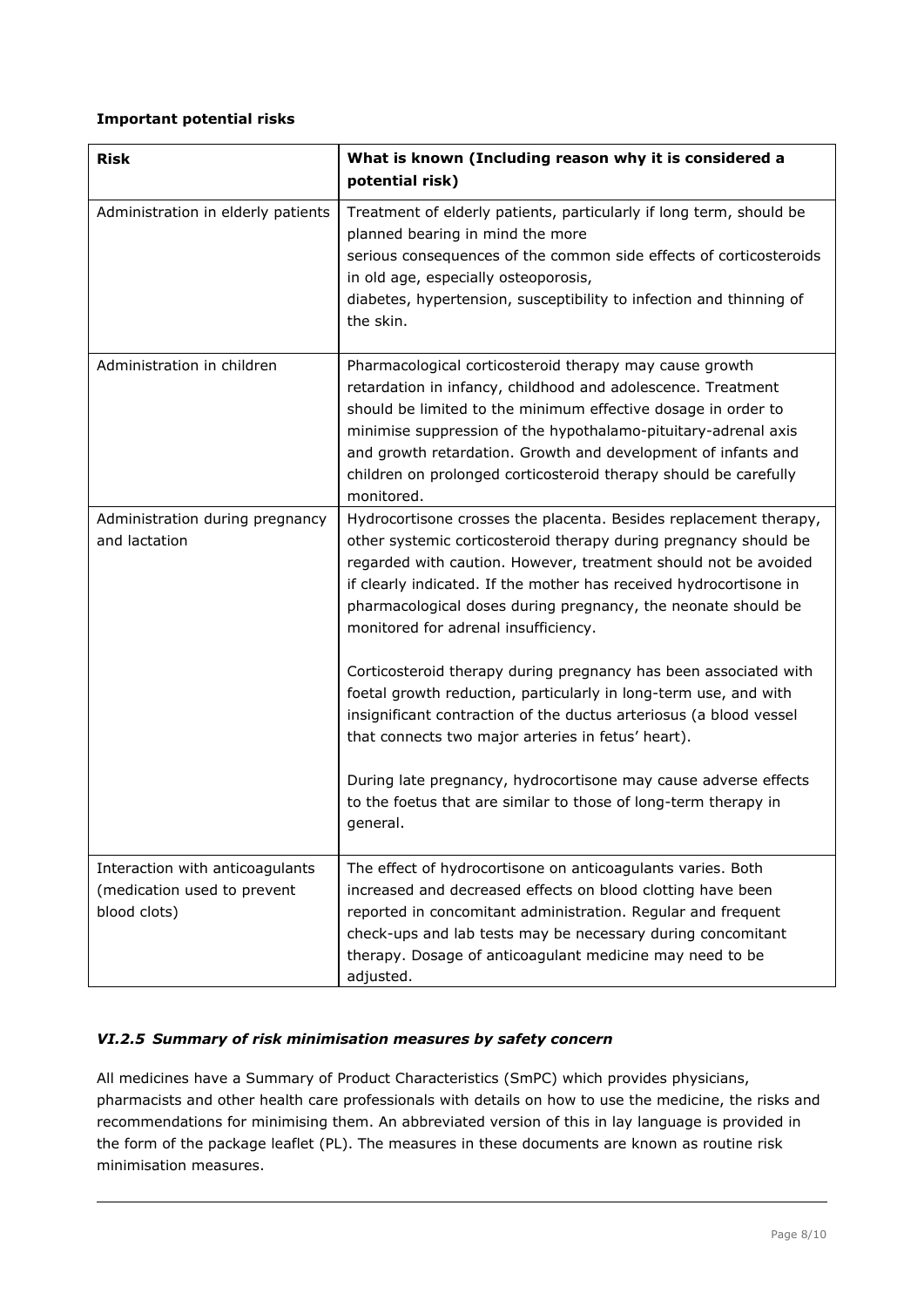The Summary of Product Characteristics and the Package leaflet for Hydrocortisone Orion can be found in the national authority's web page

This medicine has no additional risk minimisation measures.

## *VI.2.6 Summary of changes to the Risk Management Plan over time*

Major changes to the Risk Management Plan over time

| <b>Version</b> | <b>Date</b> | <b>Safety Concerns</b>                                                                                                                                                                                                                                                                                                                                                                                                                                                                                                                                                                                                                                                                                                                                                                                                                                                                                                                                                                         | <b>Comment</b>                       |
|----------------|-------------|------------------------------------------------------------------------------------------------------------------------------------------------------------------------------------------------------------------------------------------------------------------------------------------------------------------------------------------------------------------------------------------------------------------------------------------------------------------------------------------------------------------------------------------------------------------------------------------------------------------------------------------------------------------------------------------------------------------------------------------------------------------------------------------------------------------------------------------------------------------------------------------------------------------------------------------------------------------------------------------------|--------------------------------------|
| 1.2            | 11.9.2014   | <b>Important identified</b><br>risks<br>Increased<br>$\qquad \qquad \blacksquare$<br>susceptibility to<br>infections and<br>masking of<br>symptoms of<br>infection<br>Symptoms of hypo-<br>$\overline{\phantom{a}}$<br>or hypercortisolism<br>Eye disorders<br>$\overline{\phantom{a}}$<br>Osteoporosis<br>$\overline{\phantom{a}}$<br>Development or<br>$\overline{\phantom{a}}$<br>aggravation of<br>diabetes<br>Psychiatric adverse<br>$\overline{\phantom{a}}$<br>reactions<br>(depression, mania,<br>psychosis)<br>Withdrawal<br>$\overline{\phantom{a}}$<br>syndrome<br>Interactions with<br>$\overline{\phantom{a}}$<br><b>NSAIDs</b><br>Peptic ulcers and<br>$\overline{\phantom{a}}$<br>gastrointestinal<br>hemorrhage<br><b>Important potential</b><br>risks<br>Administration in<br>$\overline{\phantom{a}}$<br>elderly patients<br>Administration in<br>children<br>Administration<br>$\qquad \qquad -$<br>during pregnancy<br>and lactation<br><b>Missing information</b><br>None | First approved version<br>of the RMP |